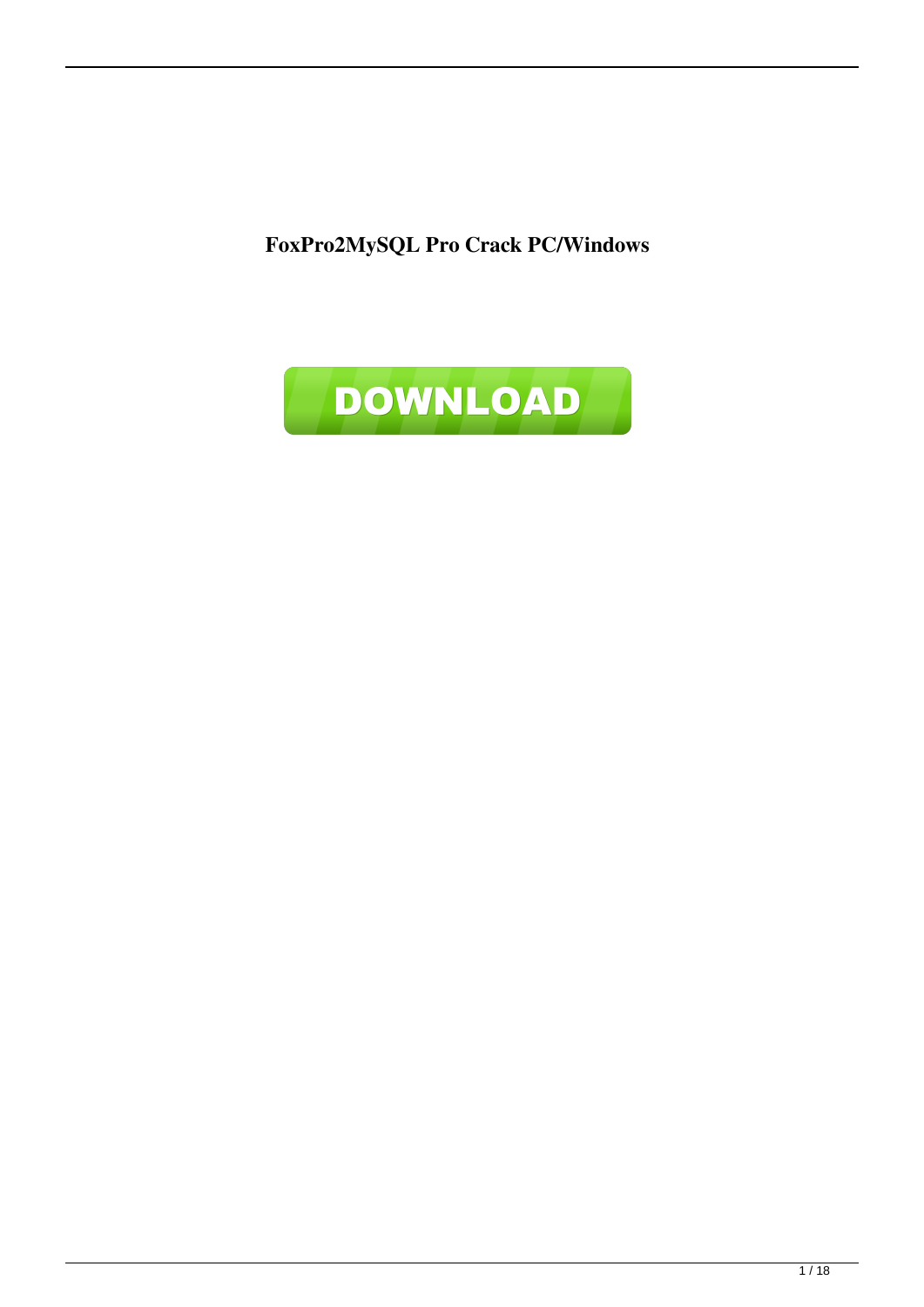• Read & write FoxPro 7,8,9 tables (tables, fields, indexes, foreign keys) to/from a MySQL database. • Database was created using FoxPro version 9.0. • Source and destination MS Visual FoxPro databases: - Database is created on MS SQL Server Express 2008 R2. - It has a normalized structure and contains: - 3 tables, with a total of 14 tables and 2,914 fields. • Source and destination MySQL databases: - It has a normalized structure and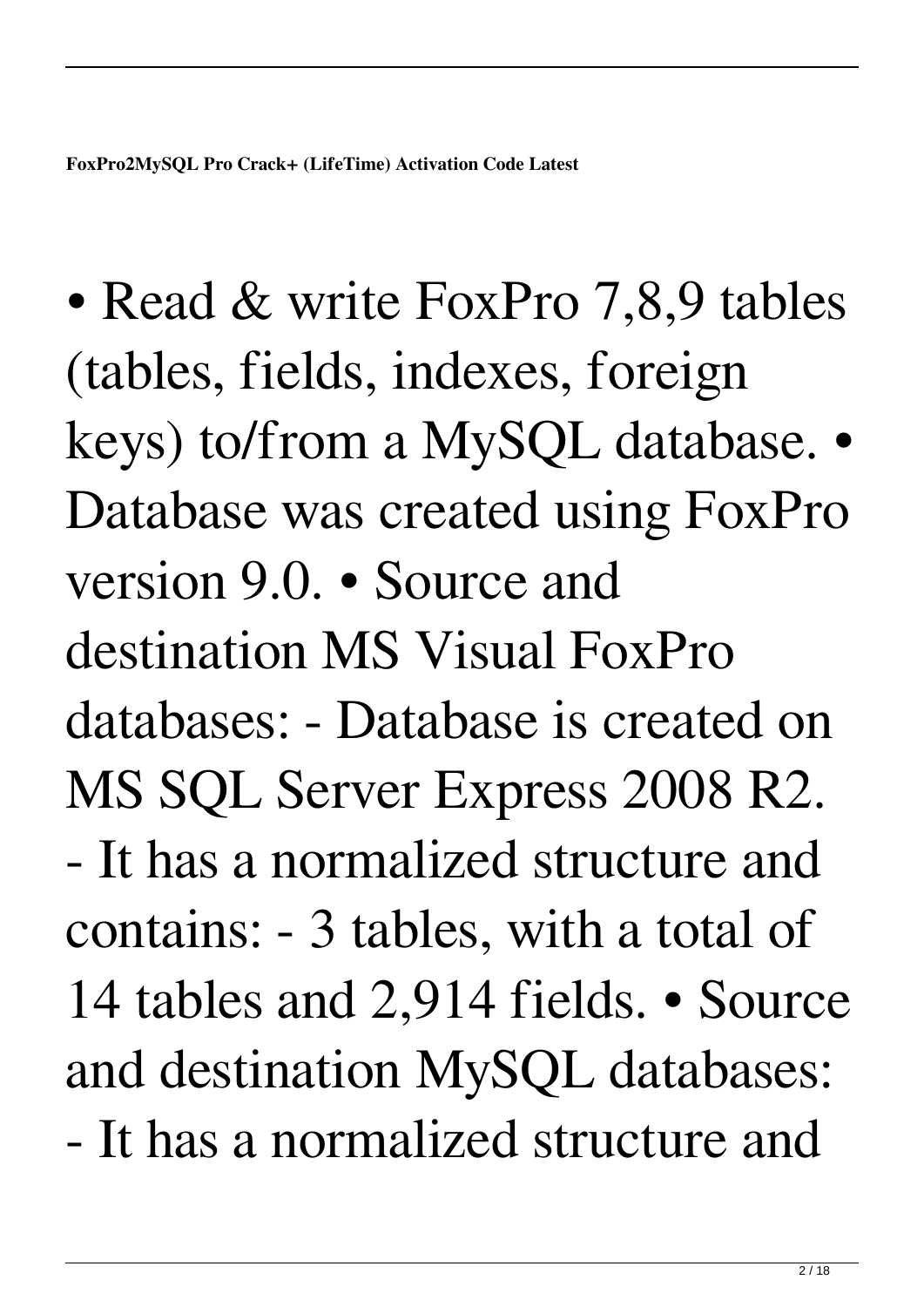contains: - 3 tables, with a total of 9 tables and 14,155 fields. • Source and destination MS Visual FoxPro databases: - It has a normalized structure and contains: - 3 tables, with a total of 5 tables and 9,366 fields. • Source and destination MySQL databases: - It has a normalized structure and contains: - 3 tables, with a total of 3 tables and 6,262 fields. • Source and destination MS Visual FoxPro databases: - It has a normalized structure and contains: - 1 table, with a total of 5 tables and 1,926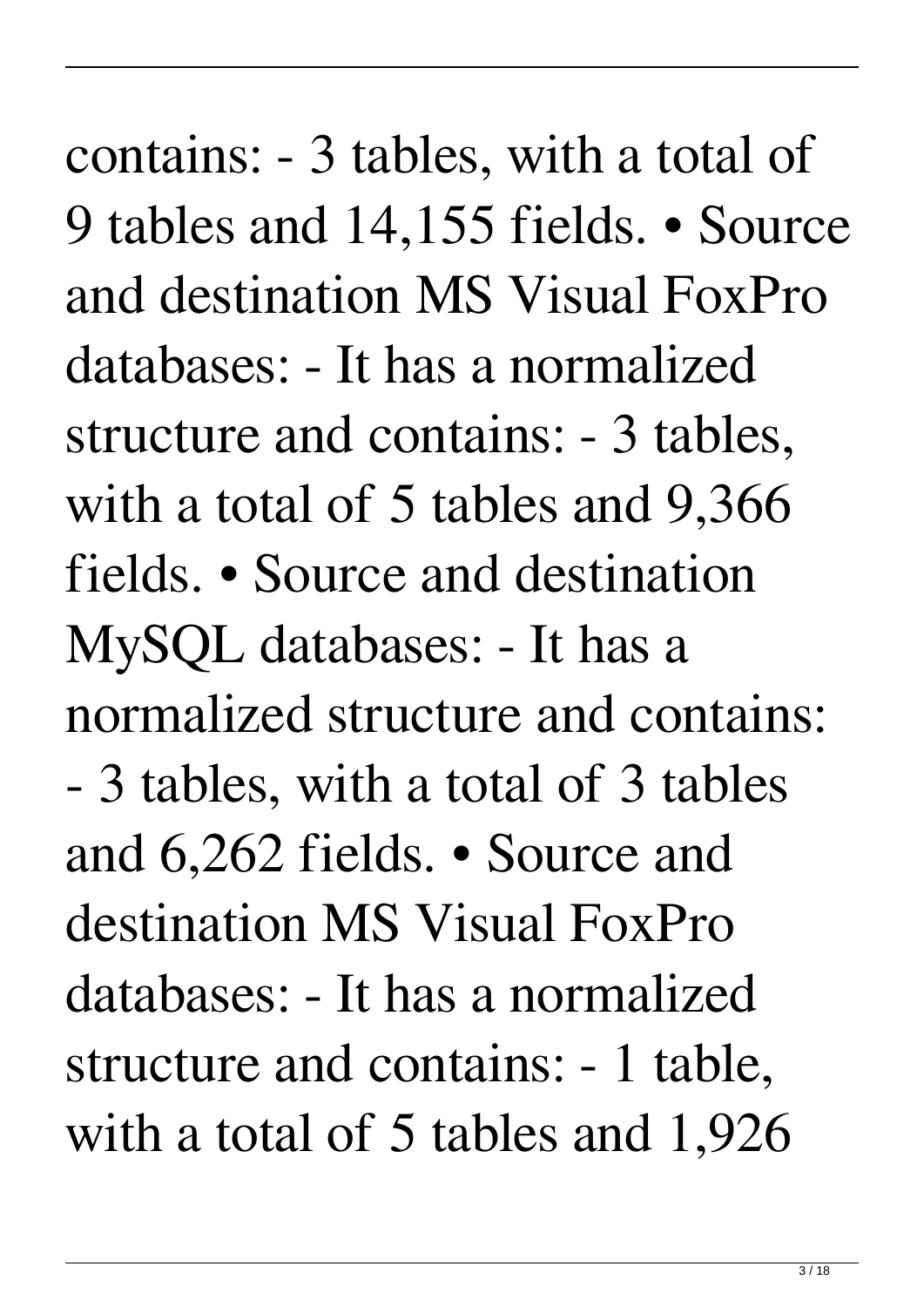fields. • Source and destination MySQL databases: - It has a normalized structure and contains: - 1 table, with a total of 6 tables and 15,354 fields. • Source and destination MS Visual FoxPro databases: - It has a normalized structure and contains: - 1 table, with a total of 3 tables and 7,827 fields. • Source and destination MySQL databases: - It has a normalized structure and contains: - 1 table, with a total of 2 tables and 6,387 fields. FoxPro2MySQL Pro is a reliable bi-directional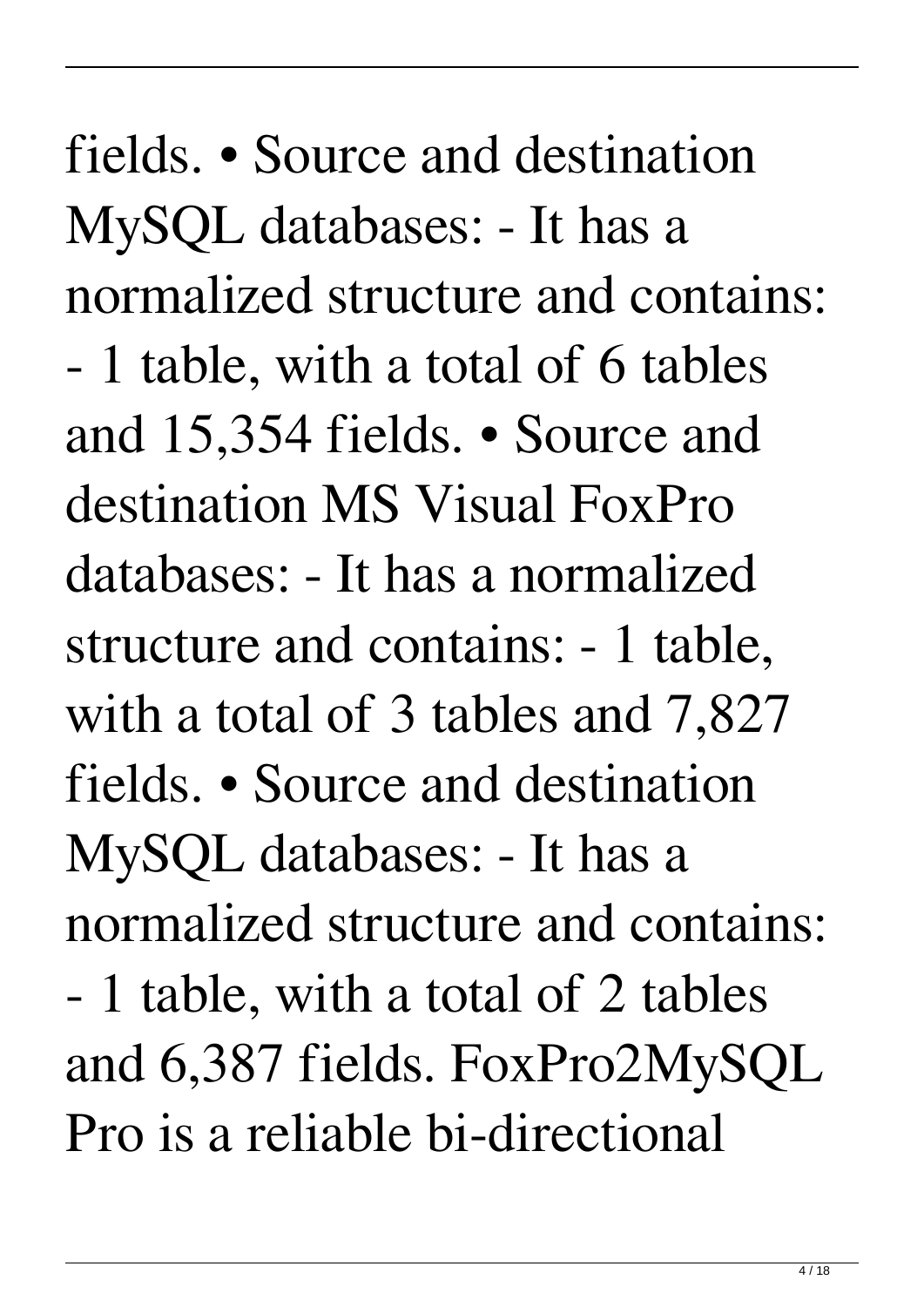database migration tool which allows you to convert databases: **?** MS Visual FoxPro to MySQL [?] MS Visual FoxPro to MySQL Dump **7 MS Visual FoxPro to PHP** Script **? MS Visual FoxPro to MS** Visual FoxPro ? MySQL to MS Visual FoxPro ? MySQL to MS Visual FoxPro Program ? MySQL to MySQL 2 MySQL to MySQL Dump **MySQL** to PHP Script Convert databases from MS Visual FoxPro to MySQL or from MySQL to MS Visual FoxPro rapidly and reliably! Operate with a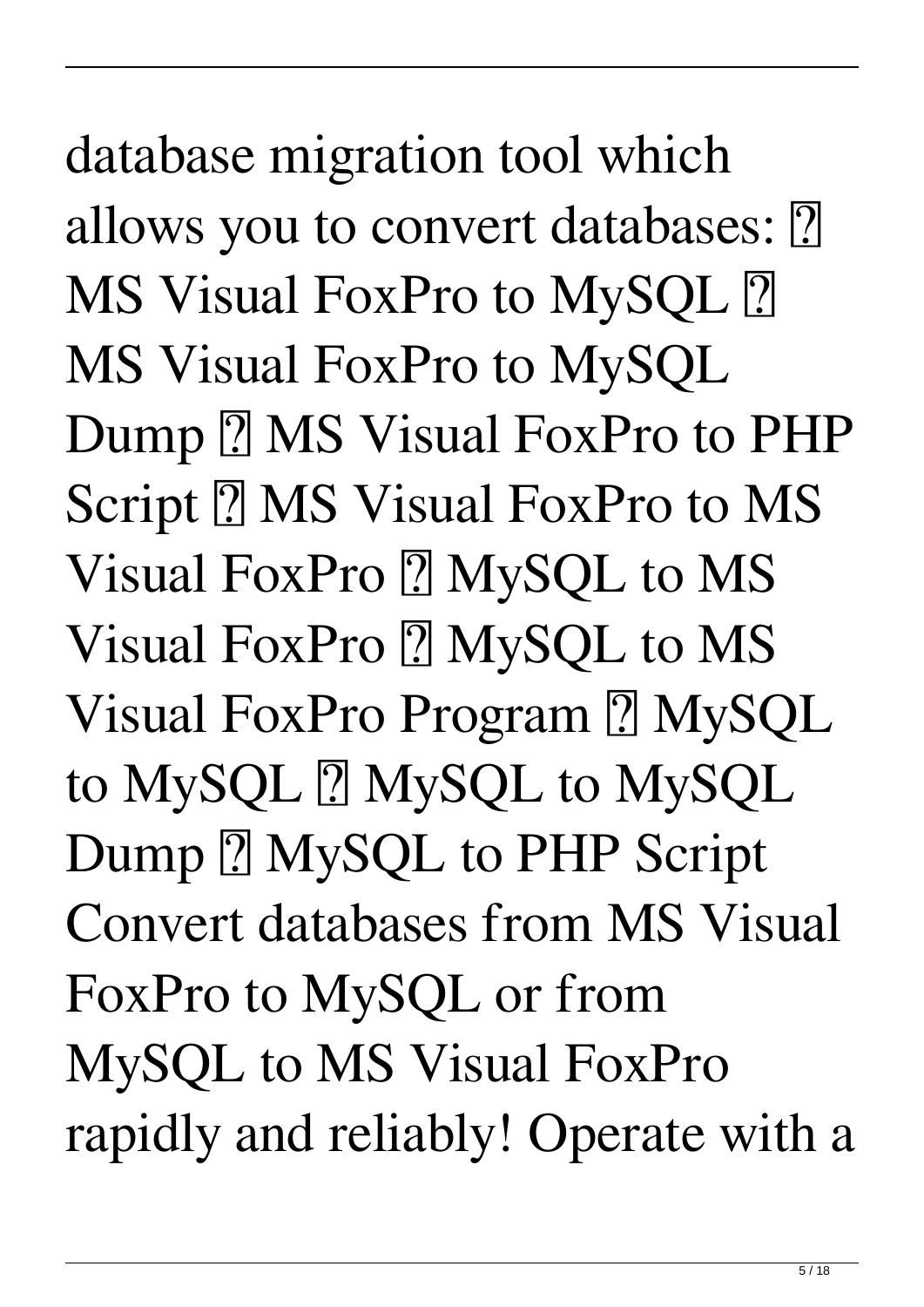## whole database or select only needed tables, fields, indexes and foreign keys to proceed!

**FoxPro2MySQL Pro Crack**

KEYMACRO is a feature that allows you to include or exclude some fields from the conversion process and data copy. For each field, you can define a value of `0` (for excluding it from data copy) or `1` (for including it). Then use the key macro in the wizard and in command line mode to specify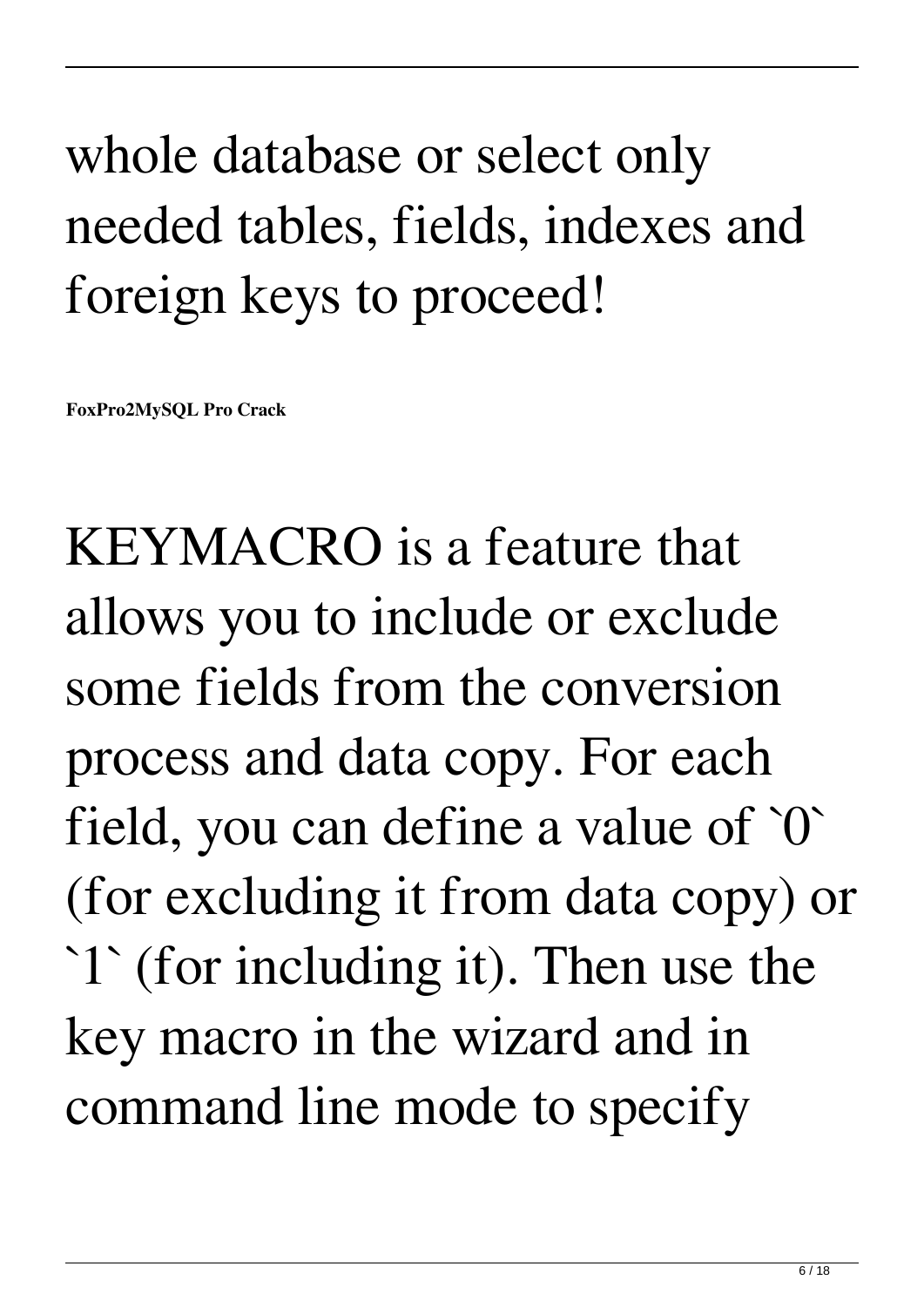value of the key macros. Import/Export Wizard: All advanced functions of FoxPro2MySQL Pro Serial Key are presented in the wizard. There is an option to export the whole database or any specific table of the database to MySQL database. Moreover, we provide a feature that allows you to import data in the same way. Import Wizard: Here you have an opportunity to select the database into which you want to import data from a MS Visual FoxPro database. Then you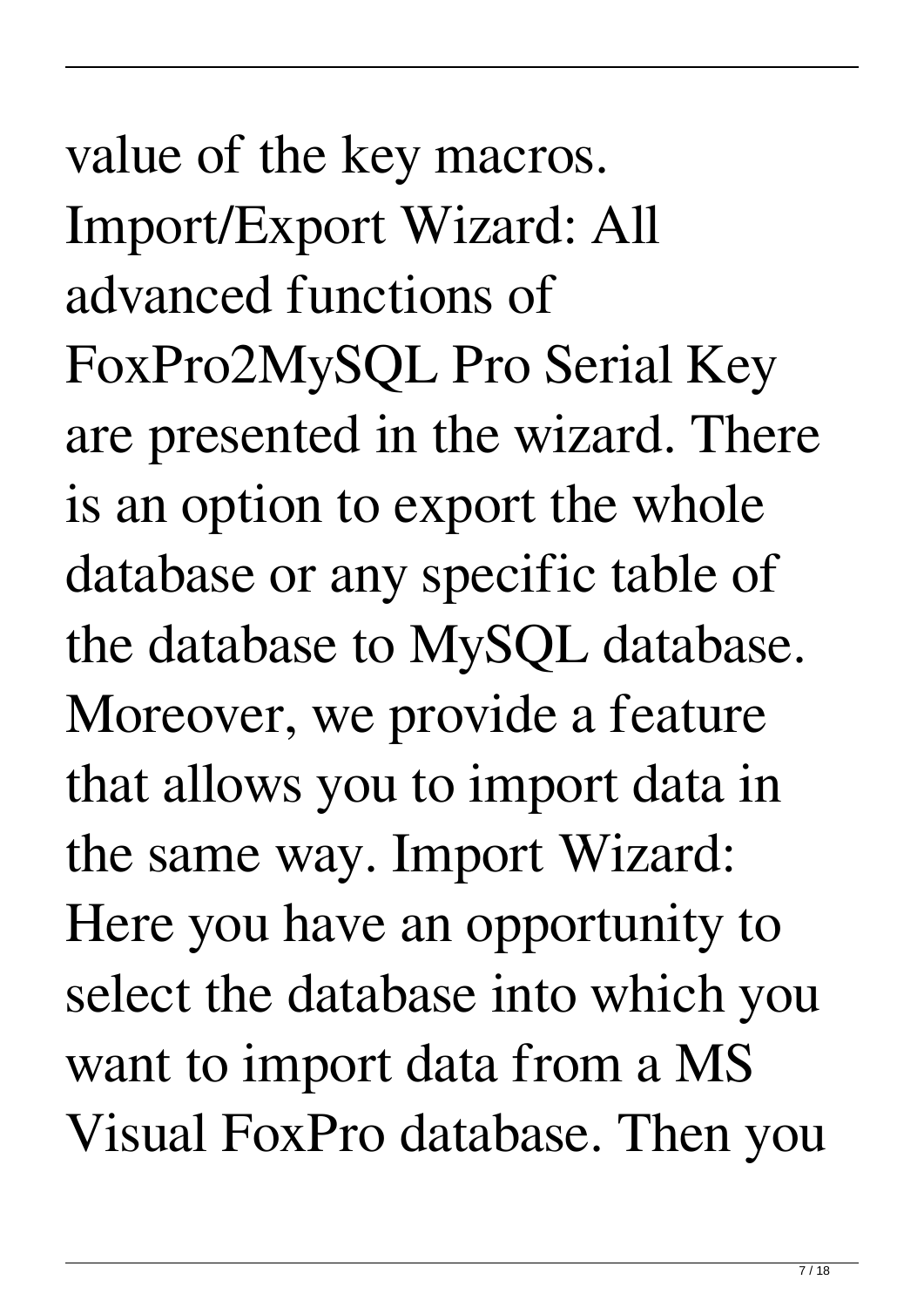can choose whether to import the whole database or a table in it. Additionally, you can select a table to copy from MS Visual FoxPro. Export Wizard: Here you have an opportunity to select the database in which you want to export data from a MySQL database. Then you can choose whether to export the whole database or a table in it. In addition, you can select a table from the database in which you want to export data. Import Wizard: You have an opportunity to select the database into which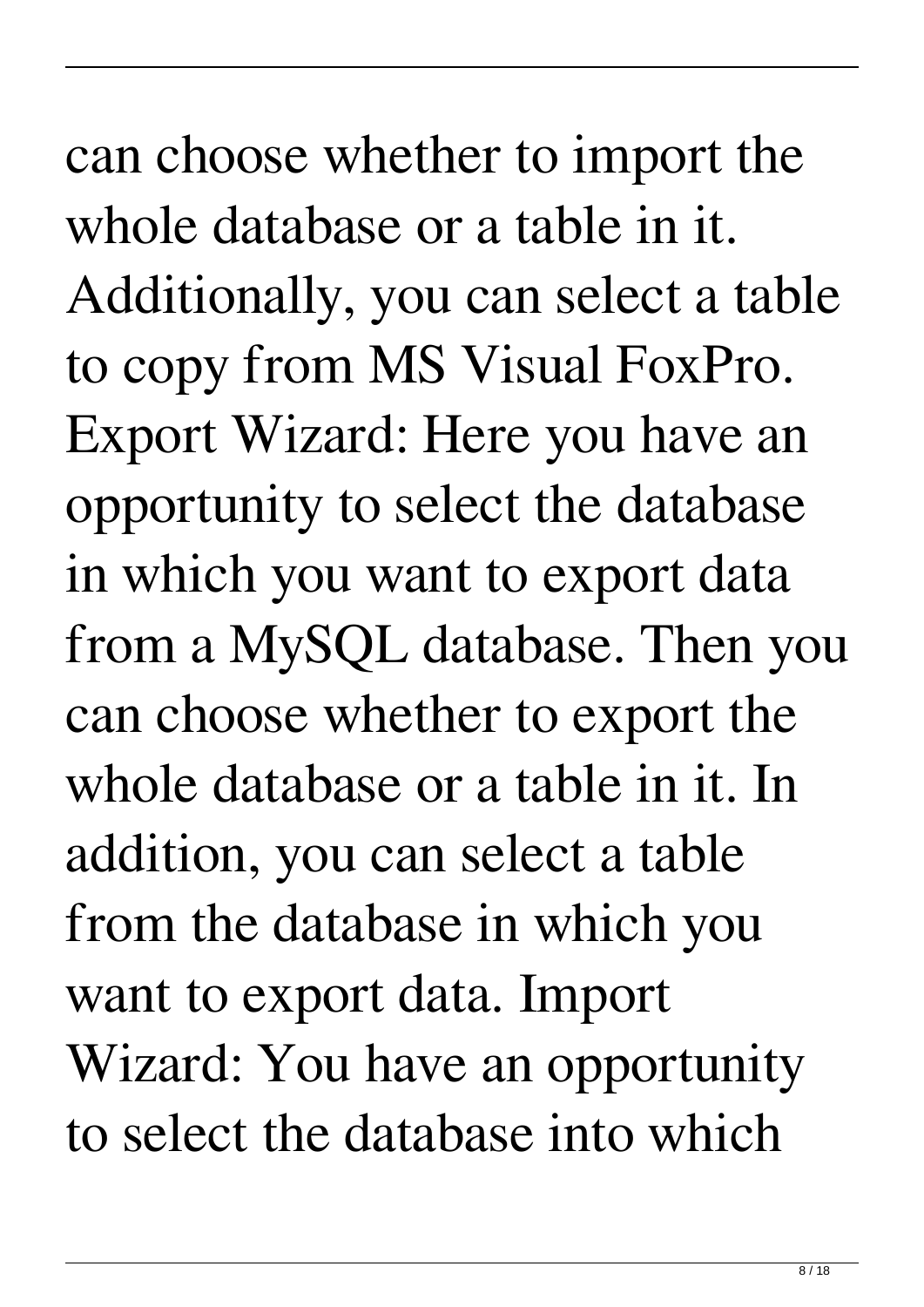you want to import data from a MySQL database. Then you can choose whether to import the whole database or a table in it. Additionally, you can select a table to copy from MySQL database. Export Wizard: Here you have an opportunity to select the database in which you want to export data from a MS Visual FoxPro database. Then you can choose whether to export the whole database or a table in it.

Additionally, you can select a table to copy from MS Visual FoxPro.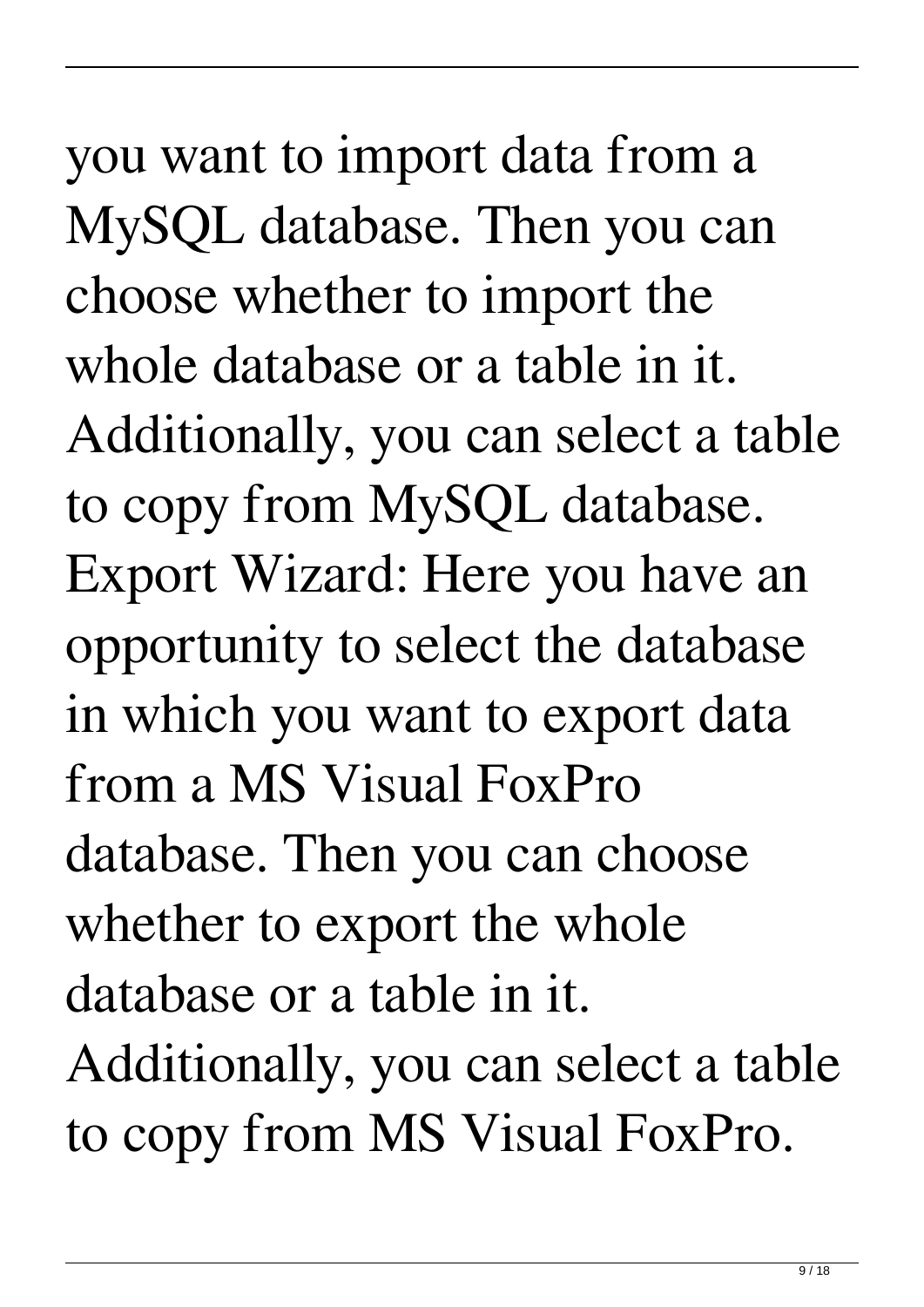## License Agreement:

"FoxPro2MySQL Pro" is freeware and can be used without any limitations. Do not hesitate to contact us if you need additional customization options. Legal Notice: All contents of this software are protected by copyright and all the rights are reserved by their owners. Modification of source code is permitted only under the terms of an MIT-like license. Refer to the file LICENSE for details. FoxPro2MySQL Pro is a reliable bi-directional database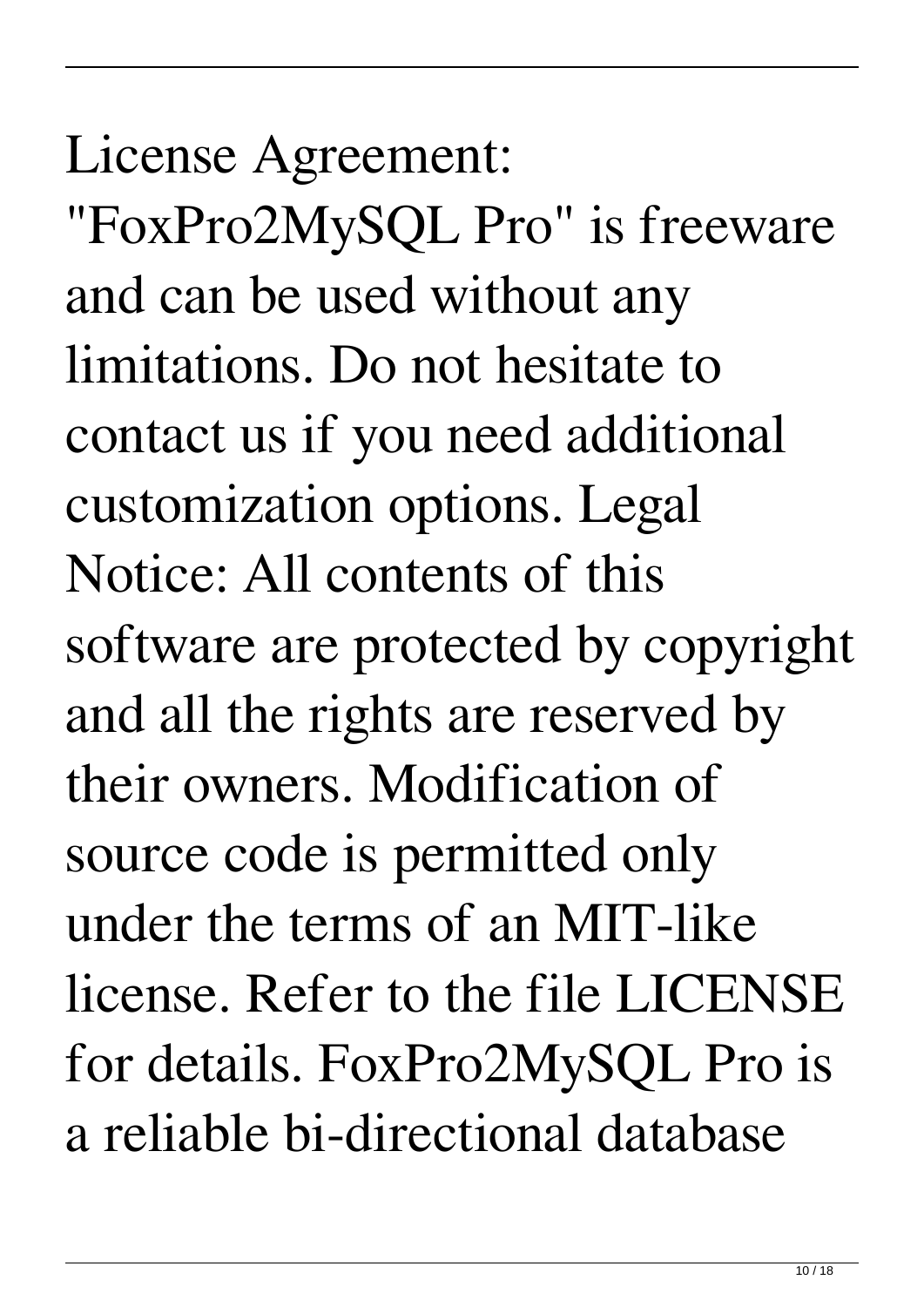migration tool which allows you to convert databases: **7 MS Visual** FoxPro to MySQL ? MS Visual FoxPro to MySQL Dump ? MS Visual FoxPro 1d6a3396d6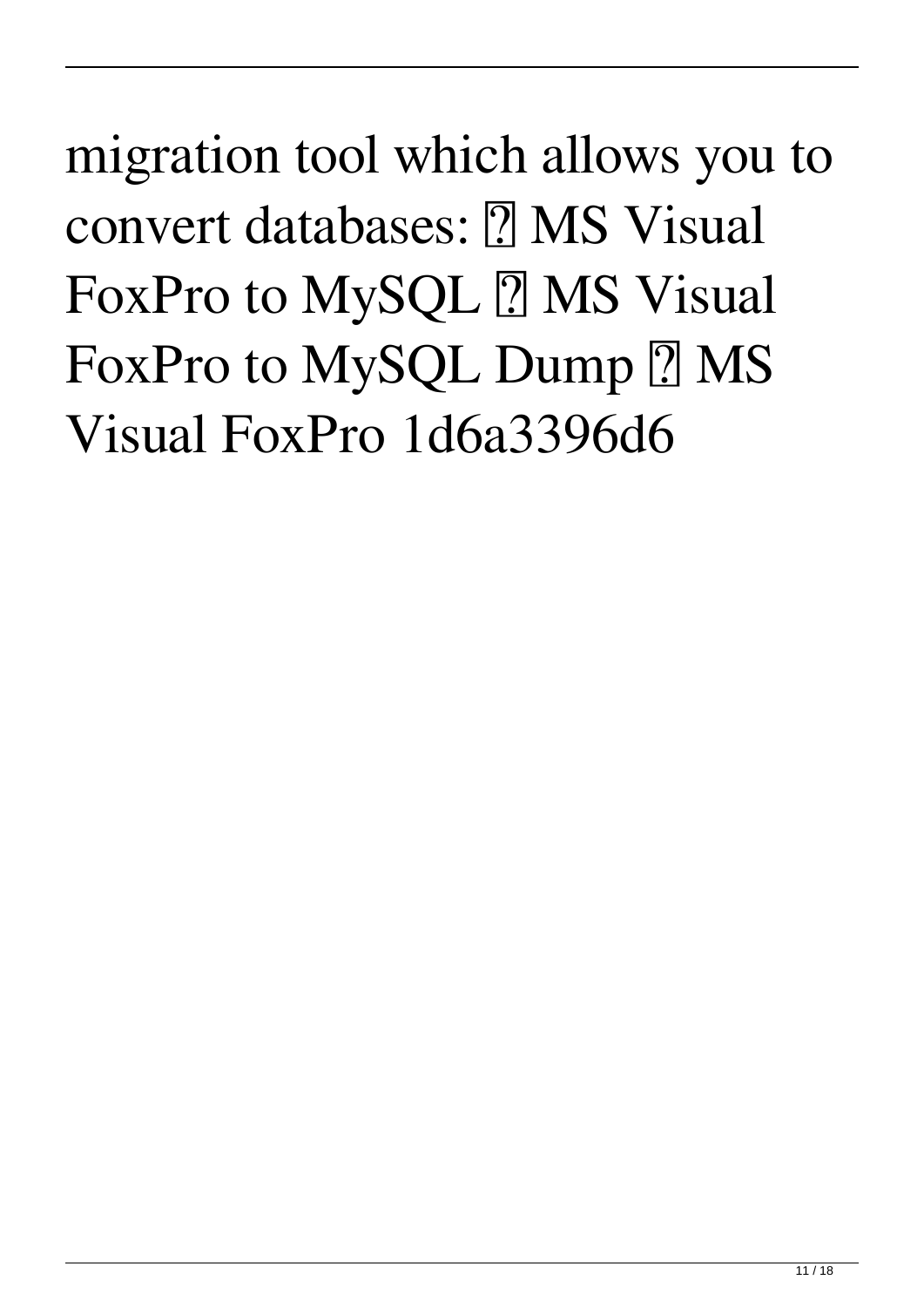FoxPro2MySQL Pro is a reliable bidirectional database migration tool which allows you to convert databases: **7 MS** Visual FoxPro to MySQL **7** MS Visual FoxPro to MySQL Dump ? MS Visual FoxPro to PHP Script **7** MS Visual FoxPro to MS Visual FoxPro ? MySQL to MS Visual FoxPro 2 MySQL to MS Visual FoxPro Program ? MySQL to MySQL ? MySQL to MySQL Dump ? MySQL to PHP Script Convert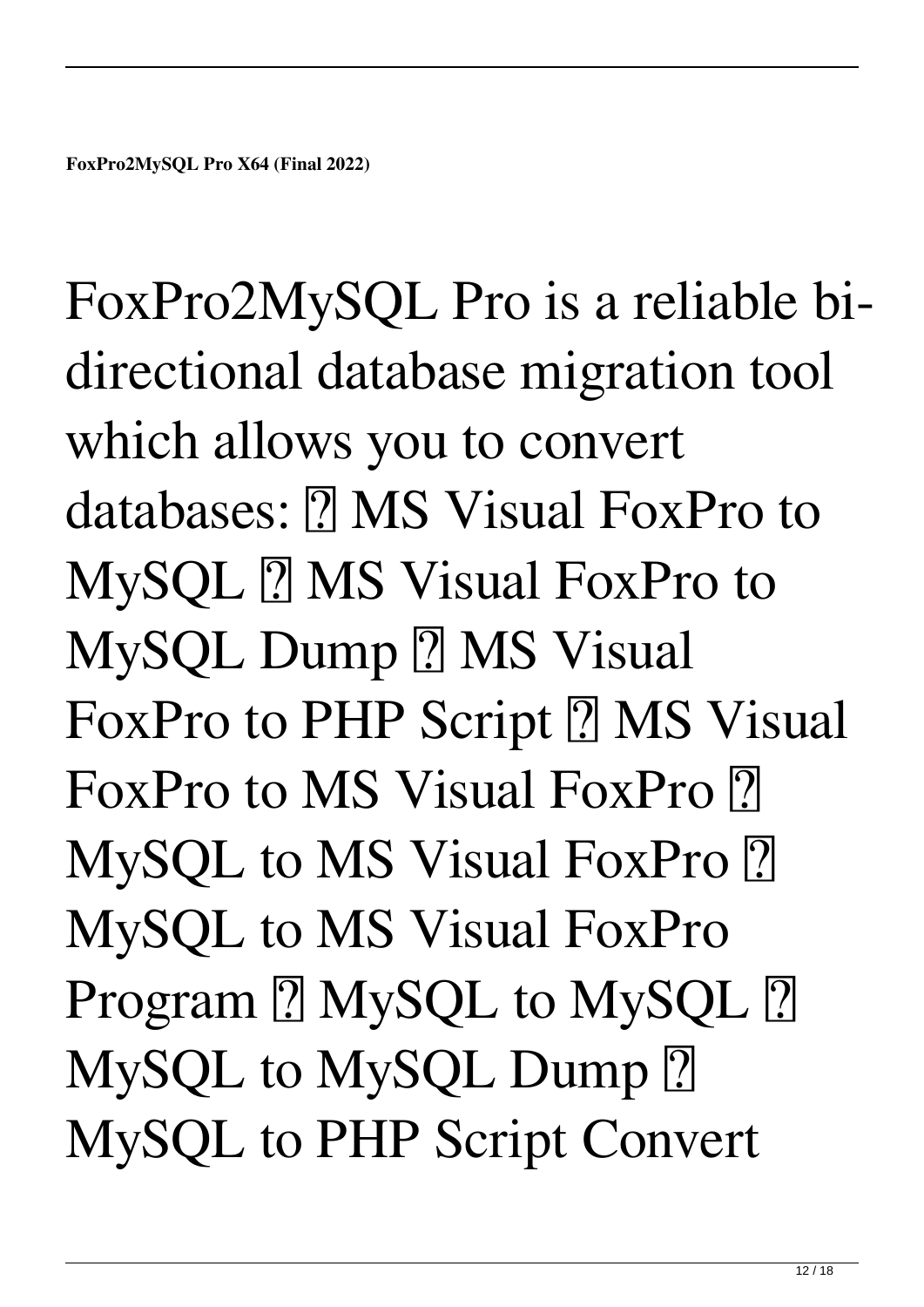databases from MS Visual FoxPro to MySQL or from MySQL to MS Visual FoxPro rapidly and reliably! Operate with a whole database or select only needed tables, fields, indexes and foreign keys to proceed! Reach the desired result by simple configuring of several options through Wizard interface or in command line mode! FoxPro2MySQL Pro is also applicable for MySQL database migration to another MySQL database or to another MySQL server. Moreover, FoxPro2MySQL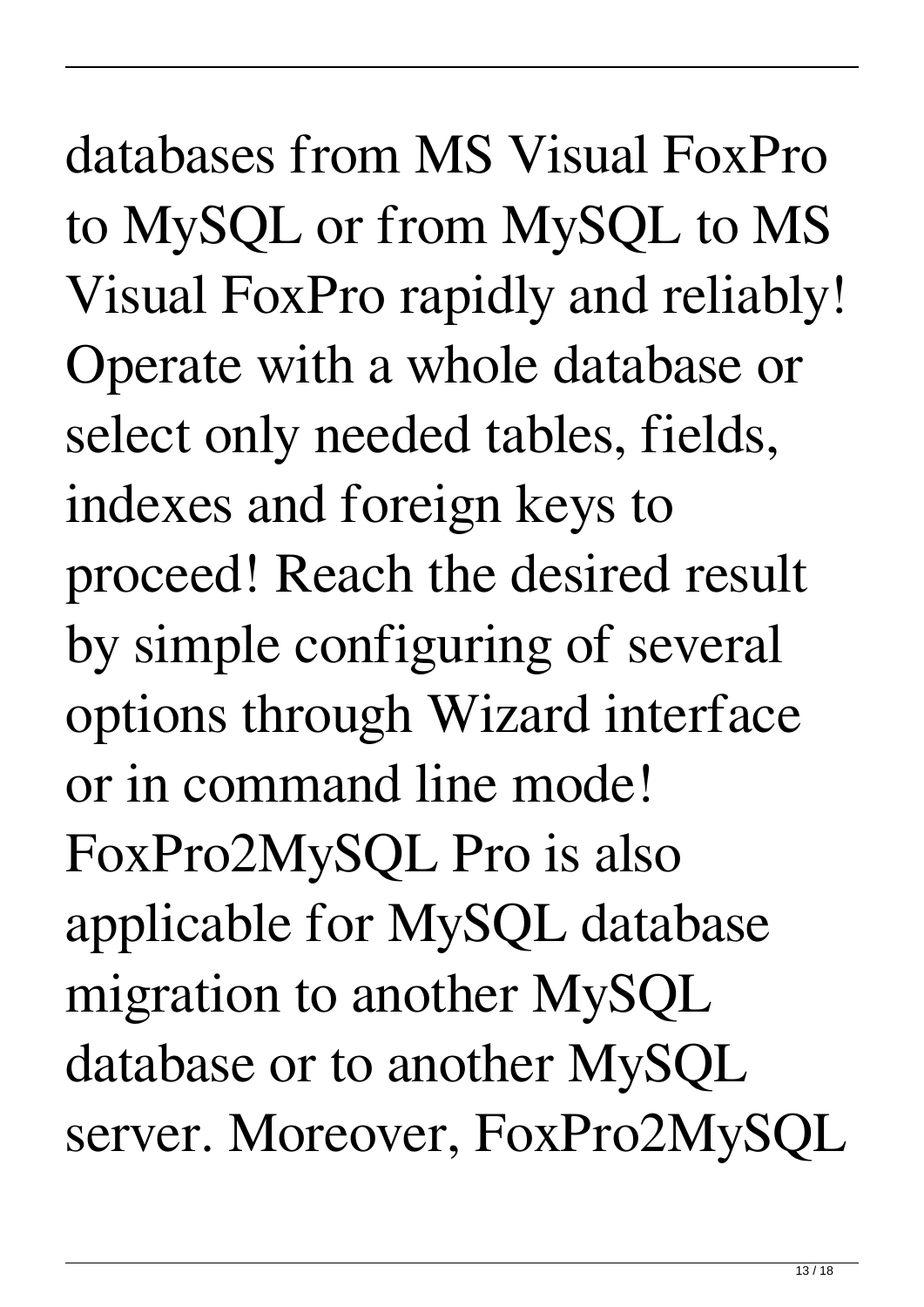is quite well for copying MS Visual FoxPro database and MS Visual FoxPro separate tables to another MS Visual FoxPro database. High data conversion speed and performance Try it now and make sure that it`s true! FoxPro2MySQL Pro establishes a direct connection to source and destination databases. It is developed exactly for solving your problem with minimum efforts and time! Lossless data conversion and database integrity Don`t care about safety of your data. Our converter will do it for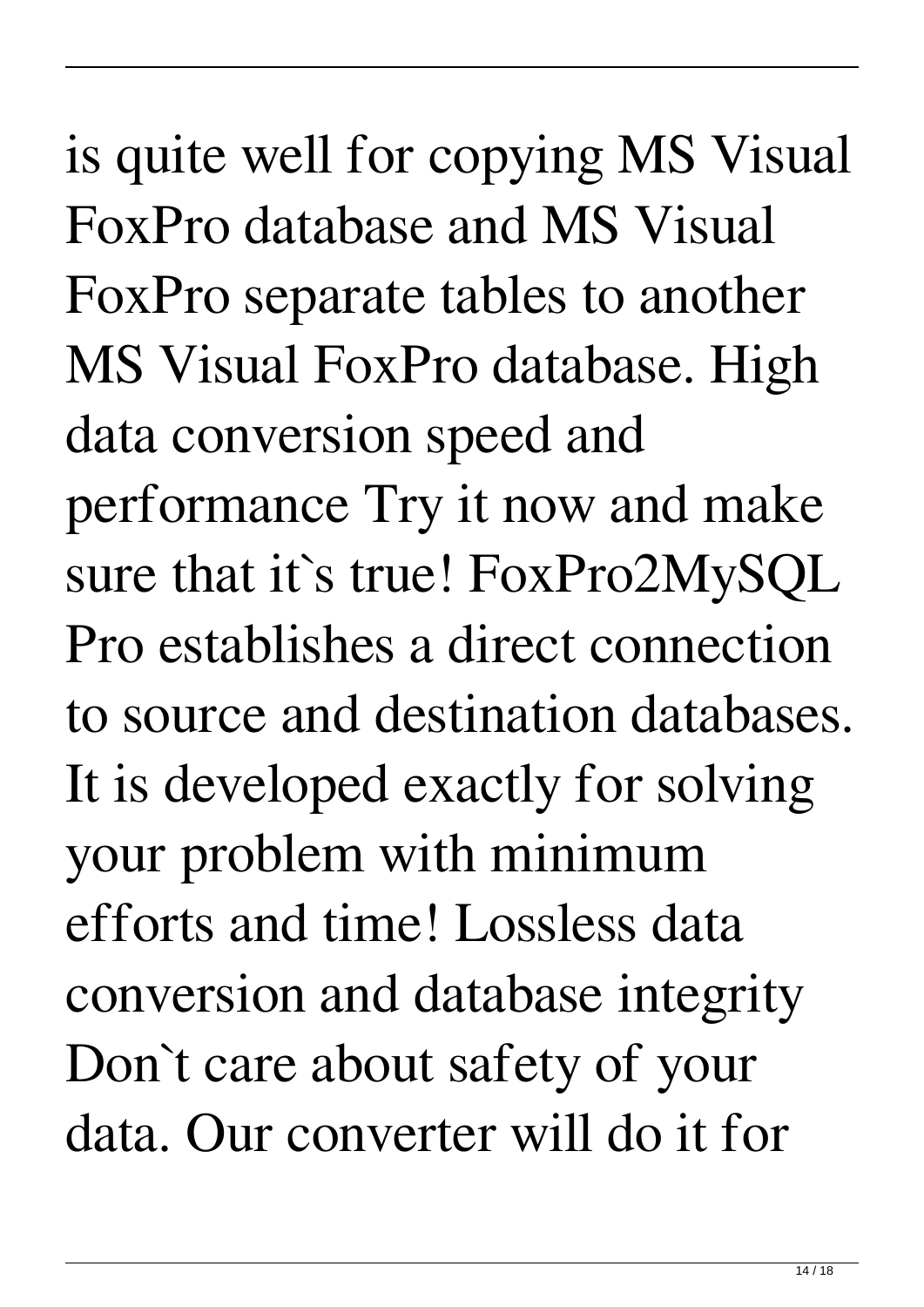you! FoxPro2MySQL Pro supports all MySQL server and MS Visual FoxPro data types (except `OLE Object` packages). Primary keys, indexes and foreign keys (relations in MS Visual FoxPro) are supported in the best way. Workaround of problems with firewalls and access rights FoxPro to MySQL Pro gives an additional opportunity to create FoxPro Program files for datasets or database creation. Use our workarounds as "MySQL Dump" and "PHP Script" if you don`t have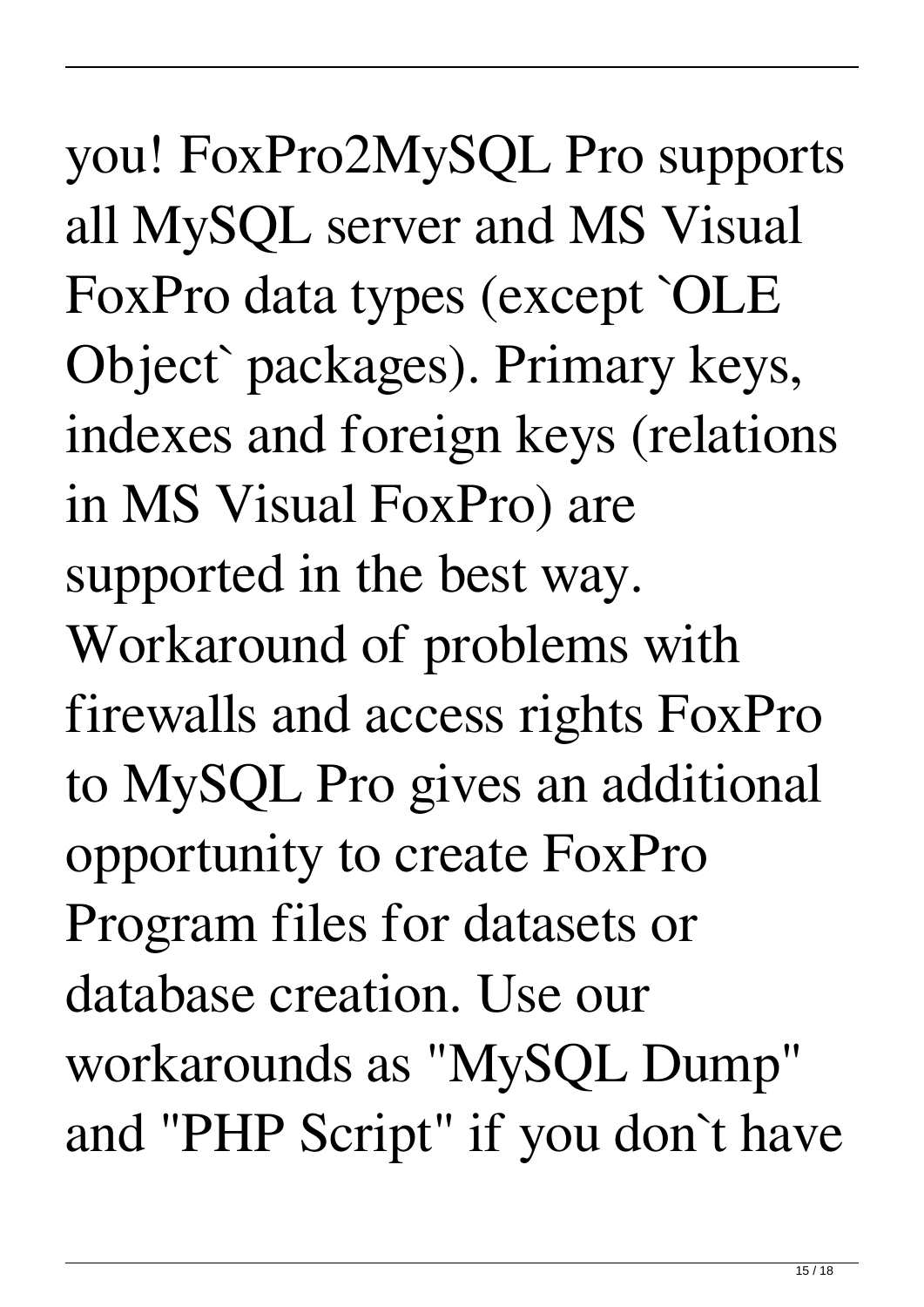a direct access to MySQL server! "MySQL Dump" can be used if you have no direct access to MySQL server, but can execute SQL-scripts, for example through phpMyAdmin or other tools. "PHP Script" is used if you don`t have a direct access to the MySQL server, but have an ftp and PHP access. FoxPro2MySQL Pro generates a PHP-script that contains database info inside and can be

**What's New In?**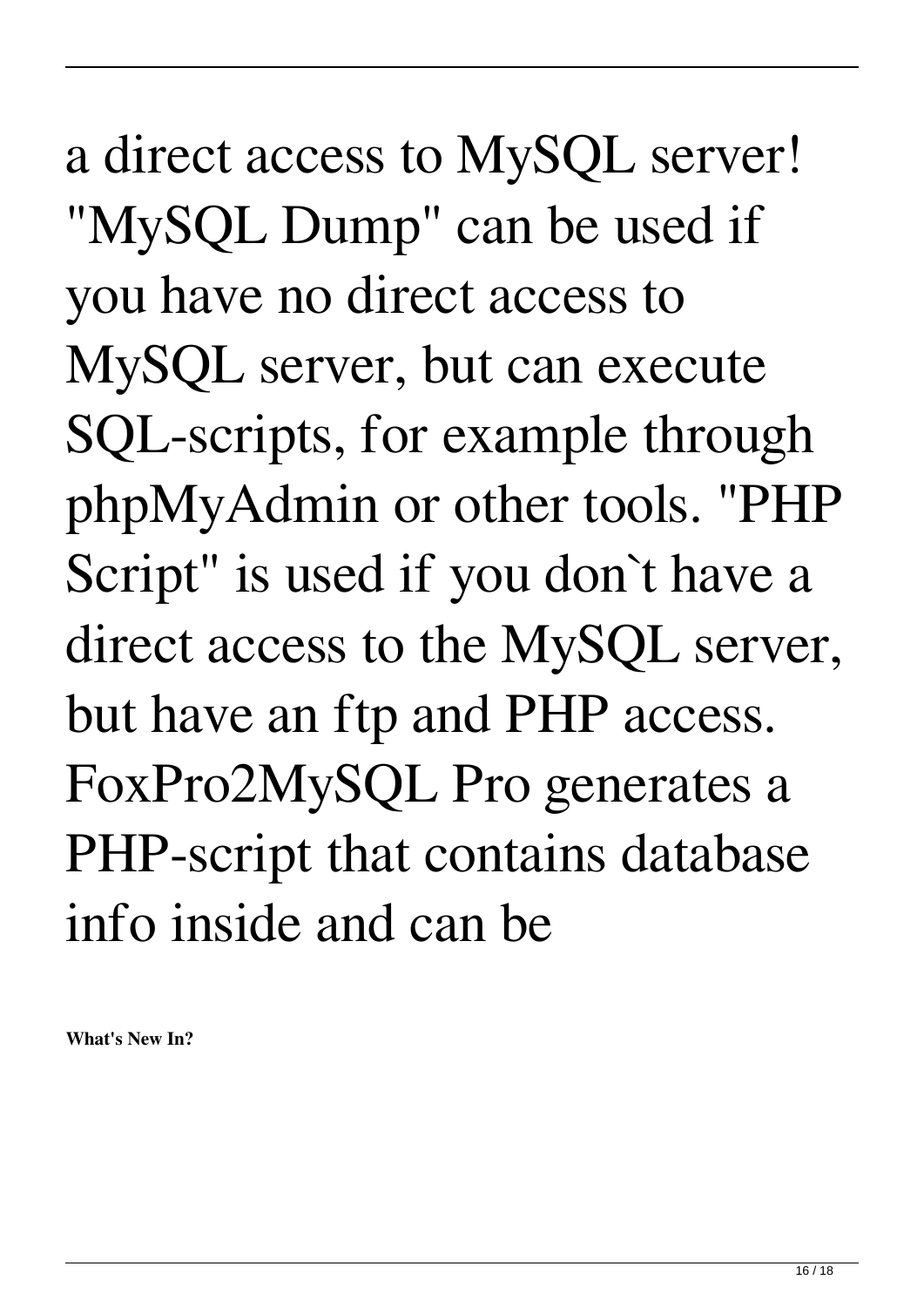Minimum: OS: Windows 10, Windows 8.1, Windows 7, Vista, Windows Server 2003 R2 Processor: Intel Core 2 Duo 2.0GHz or higher Memory: 2 GB RAM Graphics: DirectX 11, nVidia GeForce GTX 550 Ti or higher Storage: 300 MB available space Additional Notes: For macOS users: In order to use GeForce Experience properly you must have a Mac running at least Yosemite (10.10.4), or Mountain